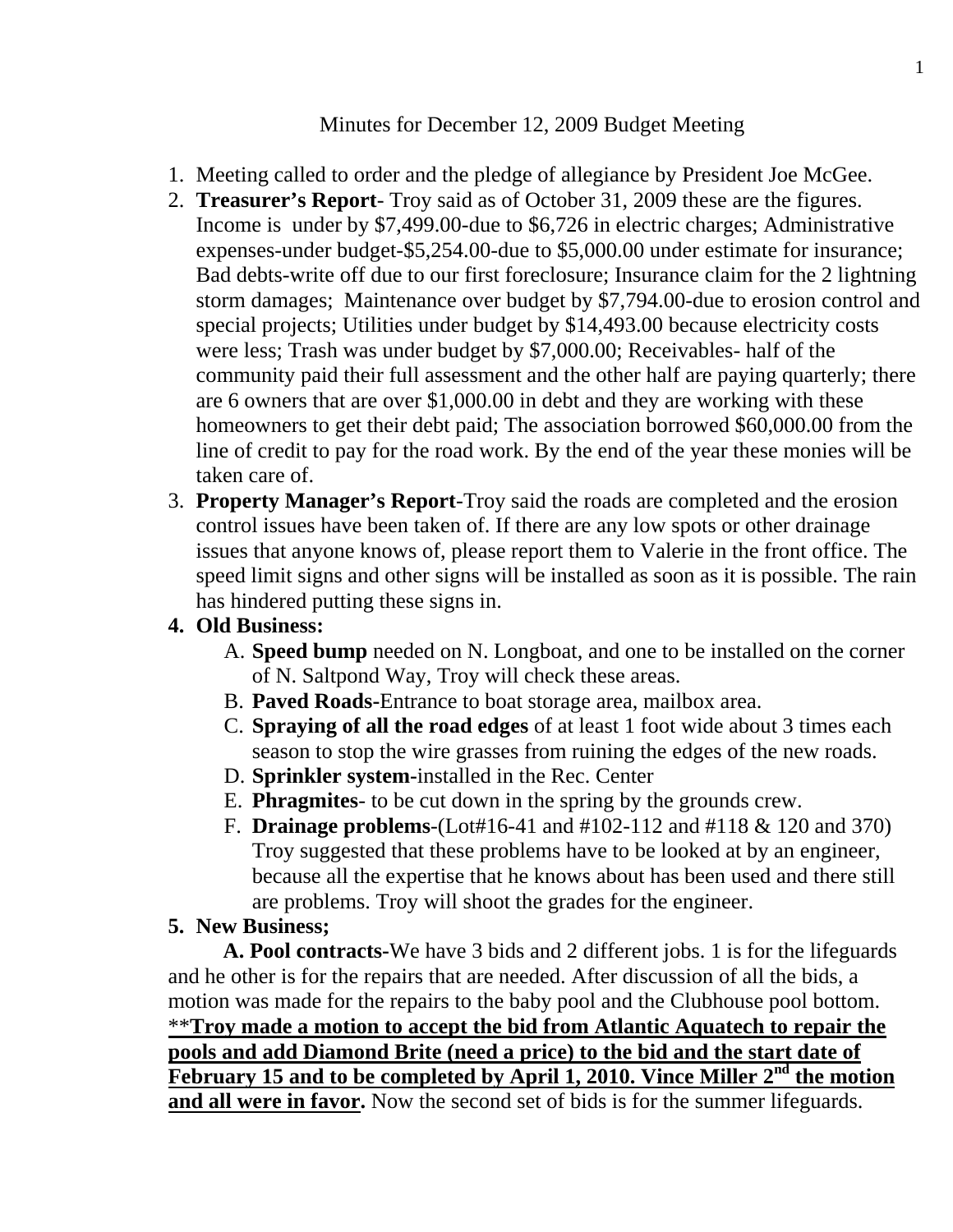**\*\*Bob Molle made a motion to accept the pool bid offer from Best Aquatic for the management of the pools, lifeguards, for the 2010 season. 2nd by Vince Castelli and all were in favor. Troy had \$42,000.00 in the budget and will contact the pool company to see if the pools can be done for that amount. The board agreed that if Troy can't get that price that they still want to go with their original bid.** 

 B. Change Machine- \*\***A motion was made by Vince Castelli to purchase a new change machine for \$935.00 now. 2nd by Vince Miller and all were in favor.**

 C. **ECC paid position**-Joe explained the history of this committee and how it has evolved into the present day commitment. There is a lot of clerical work involved, inspection letters, violation letters, fines and correspondence between homeowners and the ECC. All correspondence between the homeowner and the ECC has to be submitted in writing. Joe also said that with the other volunteers in the community, there is a workers party at the end of the year for all the work they have contributed to the community. The ECC committee has spent a lot of time on inspections and follow ups on homeowners who were in violation. They have had fines levied on homeowners who did not take care of the items they were cited on. Cathy has said that she will still chair the committee and do the inspections, but the correspondence that has to be done, will have to be a paid position, weather she or someone else is hired to do it. Troy commented that this committee has evolved into something that no one could have envisioned. The board knows that all the I's are dotted and the T's crossed with this committee, and if there are any legal issues that might be brought up, this committee has a system that is rock solid. **This is the only committee that is required by the blue deed** book. This committee has to be a separate body from the board because of the appeal process. **\*\*Troy made a motion to form a position for the ECC not to exceed \$5,000.00 based on an hourly basis with a job description to be implemented. \*\*Troy made a motion to appointment Cathy Ortel as a paid part time person to perform clerical follow up on ECC violations, with a job description. Bob 2nd and all were in favor.** 

 D. **WIFI**- Rec. Center signal may have been knocked out due to high winds-Valerie will call and have it taken care of.

 E. **Intercom System**-Bob Molle will call Dave to get an update on when it can be repaired. Dave is going to replace the existing telephone wire with fiber optics.

 F. **Assateague Pointe auto stickers**- Valerie will give to Troy to have them inserted in all home owners' dues statements.

#### **6. Committee Reports:**

 **A. ECC-**Cathy Ortel said she has 1 owner that has been a problem for the last 4 years and continues to be. The association will now have to send someone to her lot and repair and/or fix the existing problems and she will be charged by the association.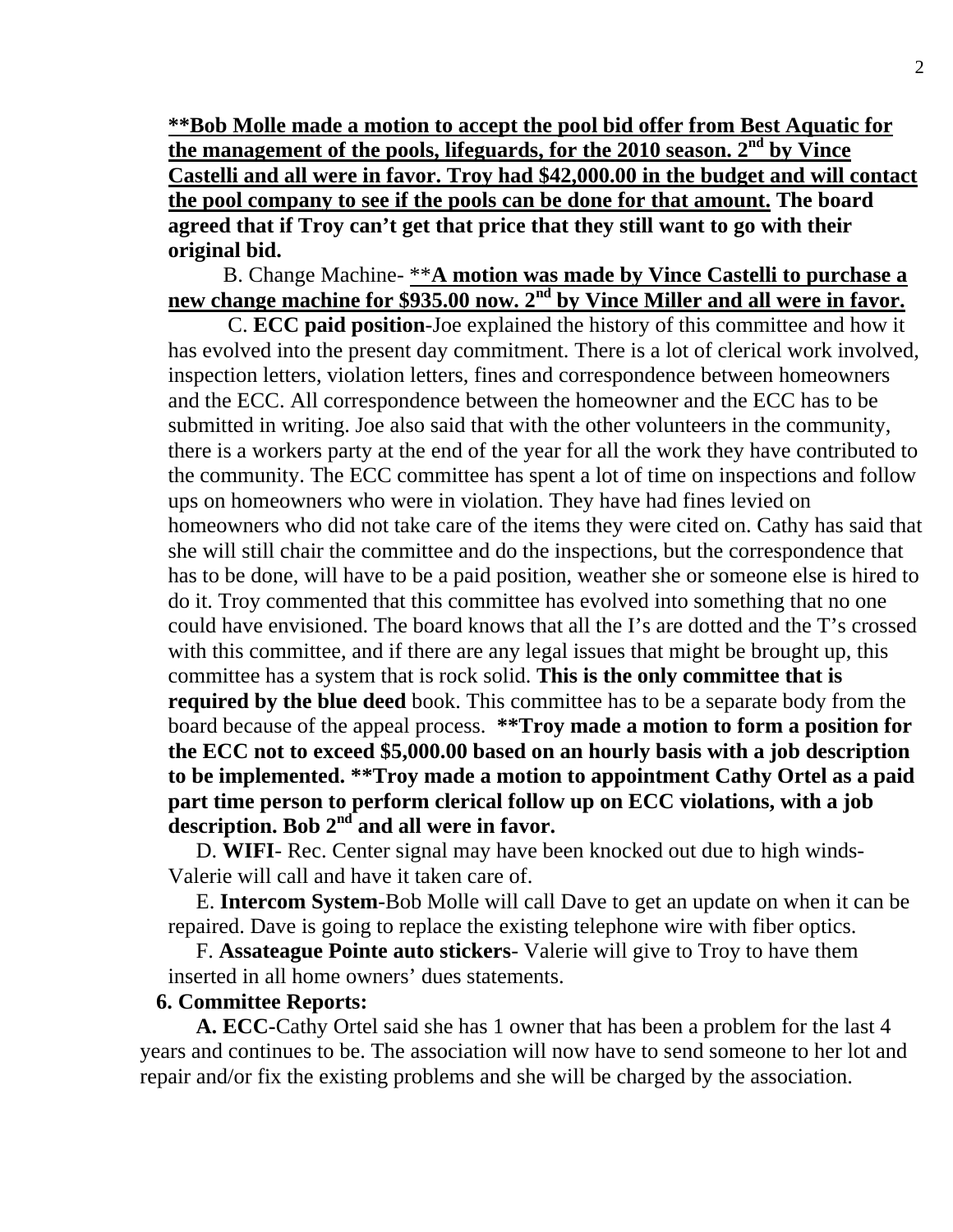B. **Beautification Committee**-Carl Thompson asked the board to consider the items listed. 1.) **\$1,000.00**- to purchase 5 new trees in the spring to replace dead ones. 2.) **\$1,000.00**- to purchase 5 trees in the fall. 3.) All dead tree stumps have to be removed. 3.) All shrubs on the south side of the Rec. Center building have to be removed and replacement cost for new shrubs is going to be **\$575.00**. 4.) Horseshoe pit-cost for the materials needed is **\$400.00** for one this year**. Joe said to allow \$3,000.00 in the budget for this committee.** 

 **C. Budget Committee-**Andy Lapinski asked about the 1-1/2 % increase for electric from Choptank, does that mean our rates are going up? Troy said that the board tries to keep up with the rate changes. Joe said we are billed by 7 meter points in the community and they branch off to the individual homes. The meters are read every 3 months and all the electric that is used for the community amenities are then figured into everyone's electric charges.

### 7. **Open Discussion:**

 **A. Bill Landano-Lot#228-**suggested that someone who is jobless be considered to be hired for the ECC paid position. He also wanted it to be announced in the newsletter and choose from the all who respond. Joe responded by saying that the board would take that under advisement. He also said that this information is recorded in the minutes. Joe also said that when ever there is a position to be hired for, the person applying must have the abilities to perform the duties that are involved.

 **B. Linda Thompson-Lot#108**-said on N. Longboat Way there is a spot marked on the road for a speed bump and there isn't one. She also asked about having a speed bump that should be placed on N. Saltpond Way on the bend, because golf carts are going very fast on this street. Joe said the board would take a look at both areas and if needed they will have the contractor come back and do these 2 areas. Joe also wanted the speed bumps on Assateague Way a little higher.

 **C. Kay Whaley-Lot#90**- Said that she appreciates all that the ECC has done for the community, especially Cathy Ortel. She feels that a job description is to be put into the newsletter to see if someone would volunteer for the clerical position before the board puts \$5,000.00 into the budget. Joe said the board would take this under advisement. Cathy Ortel said that the volunteers she had talked to for this committee, could not be here for all the inspection dates or the follow ups that are required, so it really narrowed the field down to who could put the time into being on this committee.

 **D- Mike Whaley-Lot#90**- said there was a problem with the remote for the TV in the Clubhouse. He asked if we could have a fix mounted remote. Joe replied that sometimes the remotes just walk out! Valerie said that she has extra remotes in the main office and she would make a sign that stated if it was missing to come to the office for another.

 **E. Carl Thompson-Lot#108**-stated that there is still a drainage problem behind his house. Carl said it's taking a long time for anything to get done. Joe said we will get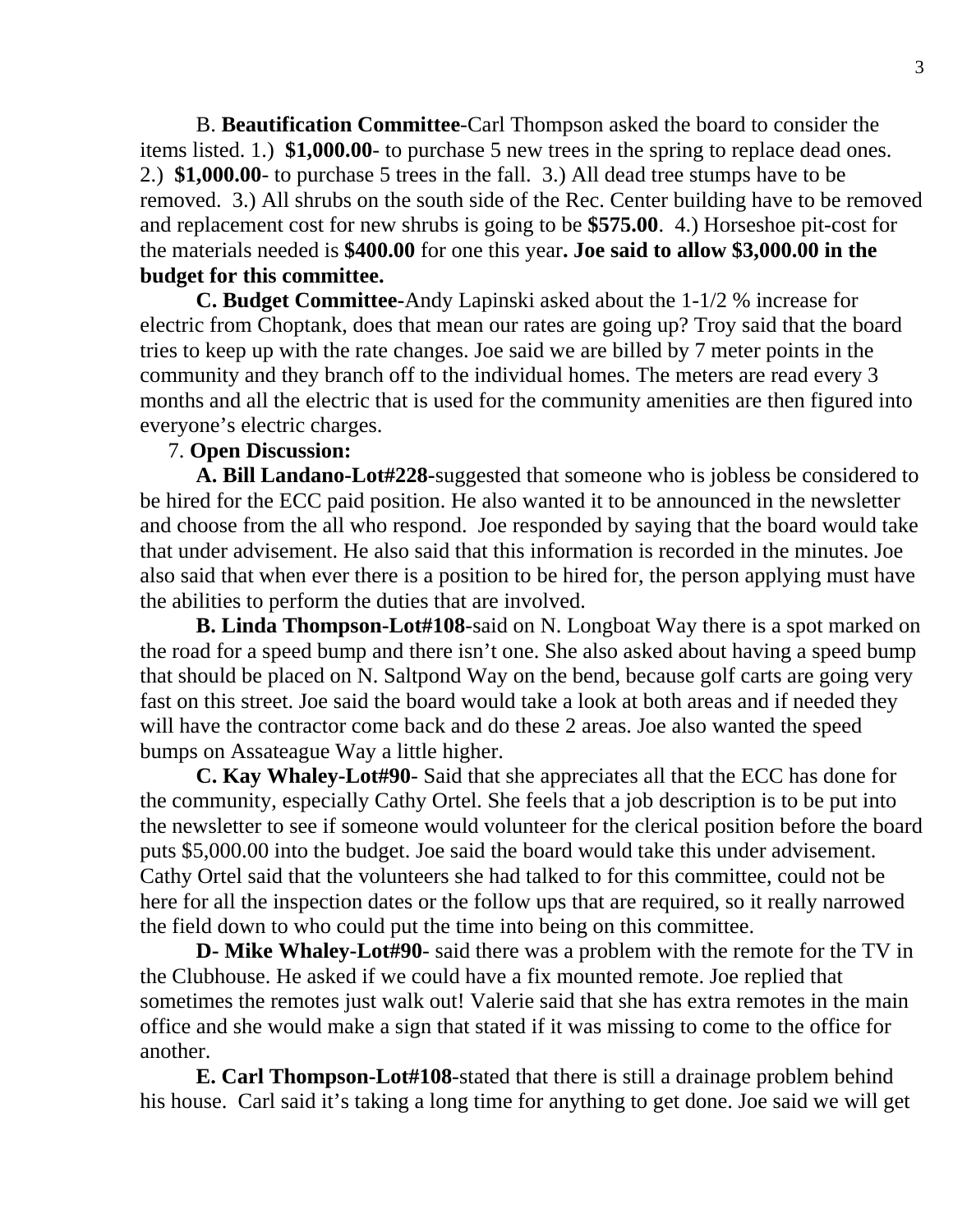an engineer to take a look at it. Whatever his findings are, you might not agree with, but we will do what he suggests. Joe also said we can't always fit into a certain time frame for certain situations. We have had several projects going on and we have not had a meeting since September. Joe said to Carl that he's an asset to the community and when you bring up something, the board isn't always on the same time schedule as you are. That doesn't mean we are not doing our job. A couple months ago when you brought this up, we were over budget. The board does address things, but is also responsible for costs. Joe said he is tired of hearing about the swales, he said we spent about \$30,000.00 last year for the swales. Troy said he has used all his personal expertise to address this problem and will have an engineer come in and evaluate it. Phragmite's were supposed to be cut down last spring and it was never done. **Carl wants to make sure that they will be cut down in the spring**. Another homeowner asked Carl to ask the board when it would be done. Bob said why doesn't that homeowner attend the meetings and ask the board themselves. Carl and the board discussed what was needed around the pools.**\*\* They want 12 small drink tables, 2 Umbrellas, 25 chairs, and 5 folding tables to be put into the budget for next year.** A plumber will have to be called to fix the leak at the end of the pier. **Carl wants to make sure that when these new trees are planted that they will be watered**. Troy said to call him directly and the job will be done.

 **F. Fred Verga-Lot#469**-commented on the disgraceful front pond area. The paddle boats and life jackets were never put back where they belonged, they were floating around the pond and the boats were not tied down. He thought it to be a big mistake to put them back into the water. Joe agreed that it was disgraceful sight coming into the community, but no matter how we try, we can't monitor every little thing in this community. Joe said we can't take away the amenities' just because a few individuals decide to destroy something. Bob Molle said we need more homeowners to step in and say something to anyone who is doing something wrong, whether it's a golf cart speeding, paddleboats not being tied up, breaking or throwing things in the Rec. Center, changing the marquis sign, etc. Fred Verga agreed with Carl that we need to have the new trees watered on a regular basis. Mike Whaley agreed with Fred Verga about the paddleboat situation. Mike suggested that we attach 6 cables to the dock and attach a hook to it, then put eyebolts on all the paddleboats, so they can easily be hooked up. Joe, Carl and Mike will discuss this new method for tying up the boats. Bill Landano suggested locking up the paddleboats and a card key would unlock them. Joe said we will try Mike's idea first because it will be a lot less expensive.

### **8. Budget:**

**A. Budget Maintenance-** 10- line items were discussed in detail by the Board.

**B. Utility Expenses**-6- Line items were gone over by the Board.

**C. Amenitites**-4- Line items were gone over by the Board

D. Reserve money for replacement-\$861,480.00

E. Dues- to be raised \$20.00 per quarter.